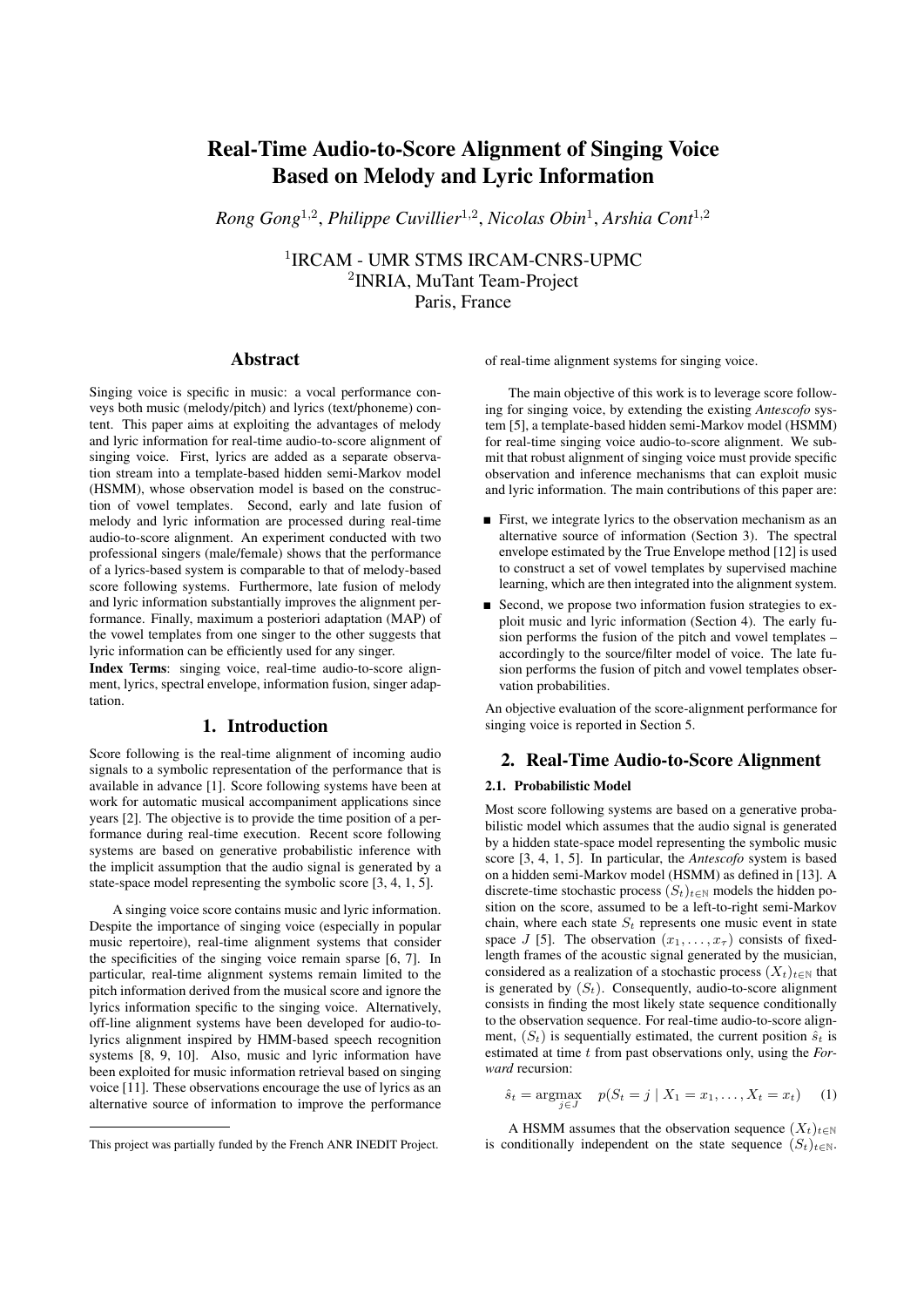Thus, its observation model consists of the specification of the observation probabilities:

$$
p(x_t|S_t = j) \stackrel{\text{def}}{=} p(X_t = x_t|S_t = j) \qquad \forall j \in J \quad (2)
$$

### 2.2. Observation model

The short-term magnitude spectrum  $SP<sub>t</sub>$  is used as the acoustic observation  $x_t$ , and the state space  $J$  is deduced from the music score, available in advance (each note is a state).



Figure 1: Architecture of the Antescofo system.

#### *2.2.1. Observation probabilities*

The observation probability is based on a similarity distance of short-term spectrum  $SP<sub>t</sub>$  with prior pitch spectral templates  $W_i$ :

$$
p_W(x_t|S_t = j) = \exp[-\beta D(W_j \parallel SP_t)] \tag{3}
$$

Here, the similarity measure  $D(X \parallel Y)$  is the Kullback-Leibler divergence commonly used for audio-to-music alignment [3, 14]:

$$
D(X \parallel Y) \stackrel{\text{def}}{=} \sum_{f} X(f) \log \frac{X(f)}{Y(f)}.
$$
 (4)

#### *2.2.2. Pitch templates*

The pitch template  $W_i$  represents the ideal spectral distribution emitted by state j.  $W_i$  consists of a mixture of peaks at each harmonics of the fundamental frequency  $f_0$  of state j:

$$
W(f) = \sum_{k=1}^{K} e(kf_0) \mathcal{N}(f; kf_0, \sigma_{f_0, k}^2).
$$
 (5)

Each peak is modeled as a Gaussian function whose mean equals the harmonic frequency  $kf_0$  and whose variance  $\sigma^2$  is constant on the logarithmic scale.

$$
\mathcal{N}(f; \mu, \sigma^2) = \frac{1}{\sqrt{2\pi}\sigma} \exp\left(-\frac{(x-\mu)^2}{2\sigma^2}\right). \tag{6}
$$

Spectral envelope  $e(kf_0)$  is a decreasing exponential function which approximates spectral density of music instruments.

# 3. Lyrics Observation Model

The objective of this study is to use lyrics as an alternative observation model, in addition to the melody observation model, for real-time audio-to-score alignment of singing voice.

#### 3.1. Singing Voice and Lyrics

Singing voice is specific in music: a singing voice contains music and lyric information. Thus, music information is necessary but not sufficient for the alignment of singing voice. In particular, lyrics can be used as an alternative source of information (as used for HMM-based audio-to-lyrics alignment [8, 9, 10]) for the real-time audio-to-score alignment of singing voice.

Lyrics conveys a linguistic message, whose smallest unit is the phoneme which is defined by a specific configuration of the vocal tract [15]. In singing voice, the musical message generally prevails over the linguistic message [16]. In particular, vowels carry the melody line (stable part), while consonants constitute perturbations to the melody line (transient part). For instance, vowels represent about 90% of phonation time in opera singing [17]. This motivates the use of vowels for the audio-to-lyrics alignment of singing voice.

### 3.2. Estimation of Spectral Envelope

#### *3.2.1. Source/Filter Model*

The source/filter model is a standard representation of a speech signal:

$$
X(f) = S(f) \times H(f) \tag{7}
$$

where  $S(f)$  is the frequency response of the glottal source excitation,  $H(f)$  is the frequency response of the vocal-tract filter.

The source excitation  $S(f)$  encodes the pitch information (music), and the vocal tract  $H(f)$  encodes the phoneme information (lyrics). The spectral envelope is commonly used to estimate of frequency response of the vocal-tract filter.

### *3.2.2. True Envelope*

The cepstrum [18] is a wide-spread representation used for source/filter deconvolution, and spectral envelope estimation [19, 20] (among other existing representations, e.g., Linear Predictive Coding LPC [21], and with extension to Mel-Frequency Cepstral Coefficients (MFCC) [22]).

The True Envelope (TE) is an iterative method for cepstrum-based spectral envelope estimation [12, 23] (Figure 2). At iteration i, the log-amplitude spectral envelope  $E_i(f)$  of the log-amplitude spectrum  $X_i(f)$  is given by

$$
E_i(f) = c(0) + 2\sum_{p=1}^{P} c(p)\cos(2\pi fp)
$$
 (8)

where  $c(p)$  denotes the  $p - th$  cepstral coefficient, and P the number of cepstral coefficients used for the spectral envelope estimation.

The TE method iterates as follows:

1. Initialize "target" spectrum and spectral envelope:

$$
X_0(f) = \log(|X(f)|)
$$
  
\n
$$
V_0(f) = -\infty,
$$
\n
$$
\forall f
$$

2. Update "target" spectrum amplitude at iteration i:

$$
E_i(f) = \max(X_{i-1}(f), E_{i-1}(f)), \qquad \forall f
$$

3. Update cepstrum of "target" spectrum  $X_i(f)$ , and corresponding spectral envelope  $E_i(f)$ .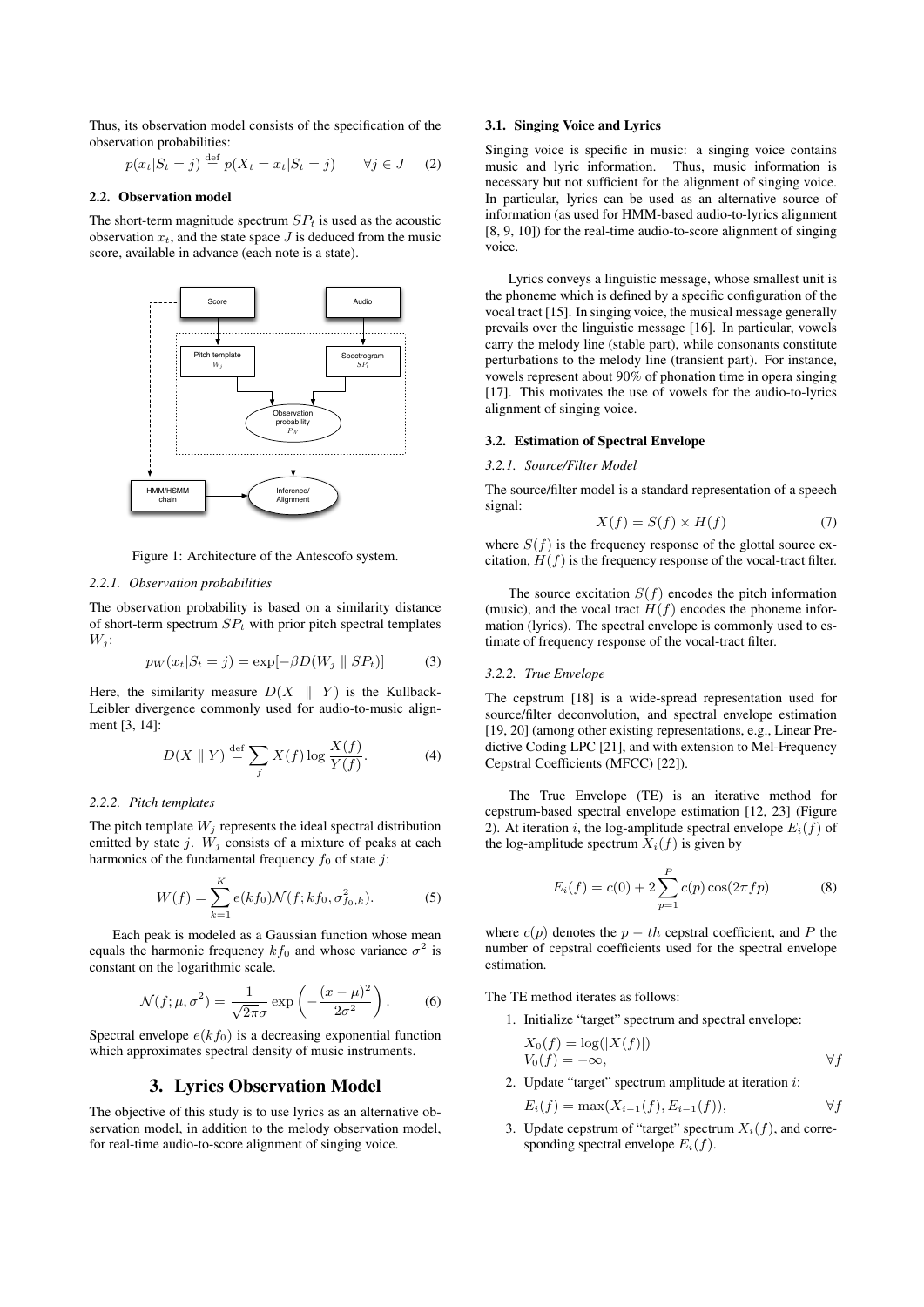Steps 2 and 3 are repeated until the following criterion of convergence is reached:

$$
X_i(f) - E_i(f) \le \theta, \forall f \tag{9}
$$

A typical value of  $\theta$  is the one that corresponds to 2 dB.

Additionally, the optimal cepstrum order  $\hat{P}$  for the estimation of the spectral envelope (thus, source/filter separation) can be directly derived as [20]:

$$
\hat{P}=\frac{F_s}{2F_0}
$$

where  $F_s$  is the sampling frequency of the signal, and  $F_0$  is the fundamental frequency of the signal.



Figure 2: True Envelope estimation of the spectral envelope. In black, original spectrum; in blue, cepstrum estimation of the spectral envelope; other colors, iterative estimations of the spectral envelope.

#### 3.3. Integration of Lyric Information

The template-based observation model described in section 2.2 is frequently used by score following systems. While most templates design are based on heuristic choices like the the harmonic mixture of Gaussians in equation (5) [3, 5, 24, 25], some systems adopt machine learning for templates design [1, 26]. Here, machine learning is adopted to design vowel templates.

#### *3.3.1. Observation model*

The observation model used for lyrics alignment replaces pitchbased observations with vowel-based observations, and pitch templates with vowel templates, while assuming the same observation probability function as the one in section 2.2.1. The observation probability is thus defined as the similarity distance of short-term spectral envelope  $TE_t$  with prior vowel templates  $V_i$ :

$$
p_V(x_t|S_t = j) = \exp[-\beta D(V_j \parallel TE_t)].\tag{10}
$$

#### *3.3.2. Vowel Templates*

Supervised machine learning is used to estimate vowel templates from a training set of manually labeled recordings. Like [26], we consider the Maximum Likelihood Estimator (MLE). The  $j^{th}$  vowel template  $V_j$  is determined as explained in [14, Theorem 2]:

$$
V_j(f) = \nabla F\left(\frac{1}{N_j} \sum_{n=1}^{N_j} TE_n^{(j)}(f)\right) \tag{11}
$$

where  $TE_n^{(j)}$  is the  $n^{th}$  true envelope frame corresponding to vowel j,  $N_i$  is the total number of frames corresponding to vowel j, and  $\nabla F$  is the gradient of the cumulative function  $F$ associated to KL divergence. Here, the set of vowel templates is constructed for each singer separately.

### *3.3.3. Adaptation of Vowel Templates*

The main issue with speech and singing is the acoustic variability between singers. Consequently, the vowel templates of one singer may be significantly different to those of another singer. In order to exploit the lyric information regardless to the singer, one must adapt the vowel templates of a singer to a small amount of observations of another singer. This can be processed by Maximum A Posteriori (MAP) adaptation [27]:

$$
\widehat{V}_j(f)^{(k)} = \alpha E(\mathbf{TE}(f)^{(j)}) + (1 - \alpha)\widehat{V}_j(f)^{(k-1)} \qquad (12)
$$

where: k is the iteration of the MAP adaptation,  $\widehat{V}_j(f)$  the j−th vowel template,  $E(\mathbf{TE}(f)^{(j)})$  the expectation of all true envelope observations of the  $i - th$  vowel, and  $\alpha$  the adaptation coefficient.

### 4. Fusion of Melody and Lyric information

To exploit melody and lyric information, two information fusion are investigated: early fusion of observations and late fusion of observation probabilities.

### 4.1. Early fusion

The early fusion strategy consists of fusing the observations of pitch and vowel templates, as inspired by the source/filter model. The strategy consists of merging pitch  $W_i$  and vowel  $V_i$ templates into a single template  $T_j$ . This template is obtained by pointwise spectral multiplication:

$$
T_j^{\text{fusion}}(f) = W_j(f) \times V_j(f) \tag{13}
$$

Then, the observation probability is computed by comparing the short-term spectrum  $\overline{S}_t$  with the template  $T_j^{\text{fusion}}(f)$ , as defined in equation (3).

### 4.2. Late fusion

The late fusion strategy consists of fusing the observation probabilities of pitch and vowel templates. First, probabilities of pitch  $p_W$  and vowel  $p_V$  templates are computed as previously defined in equations (3) and (10). Then, the fused observation probabilities  $p_{\text{fusion}}$  are obtained by using to following additive mixture:

$$
p_{\text{fusion}} = \frac{p_W + p_V}{2} \tag{14}
$$

Here, the additive operator allows a stronger observation probability to compensate a weak one, which improves the alignment robustness in case where pitch or vowel information is not reliable.

### 5. Experiment

#### 5.1. Singing Database

The evaluation database used for this experiment contains audio recordings of French popular songs sung by two professional singers (male/female), their music and lyrics scores, and manual alignments. Manual alignments, used as a reference, is the indication of the attack time of each music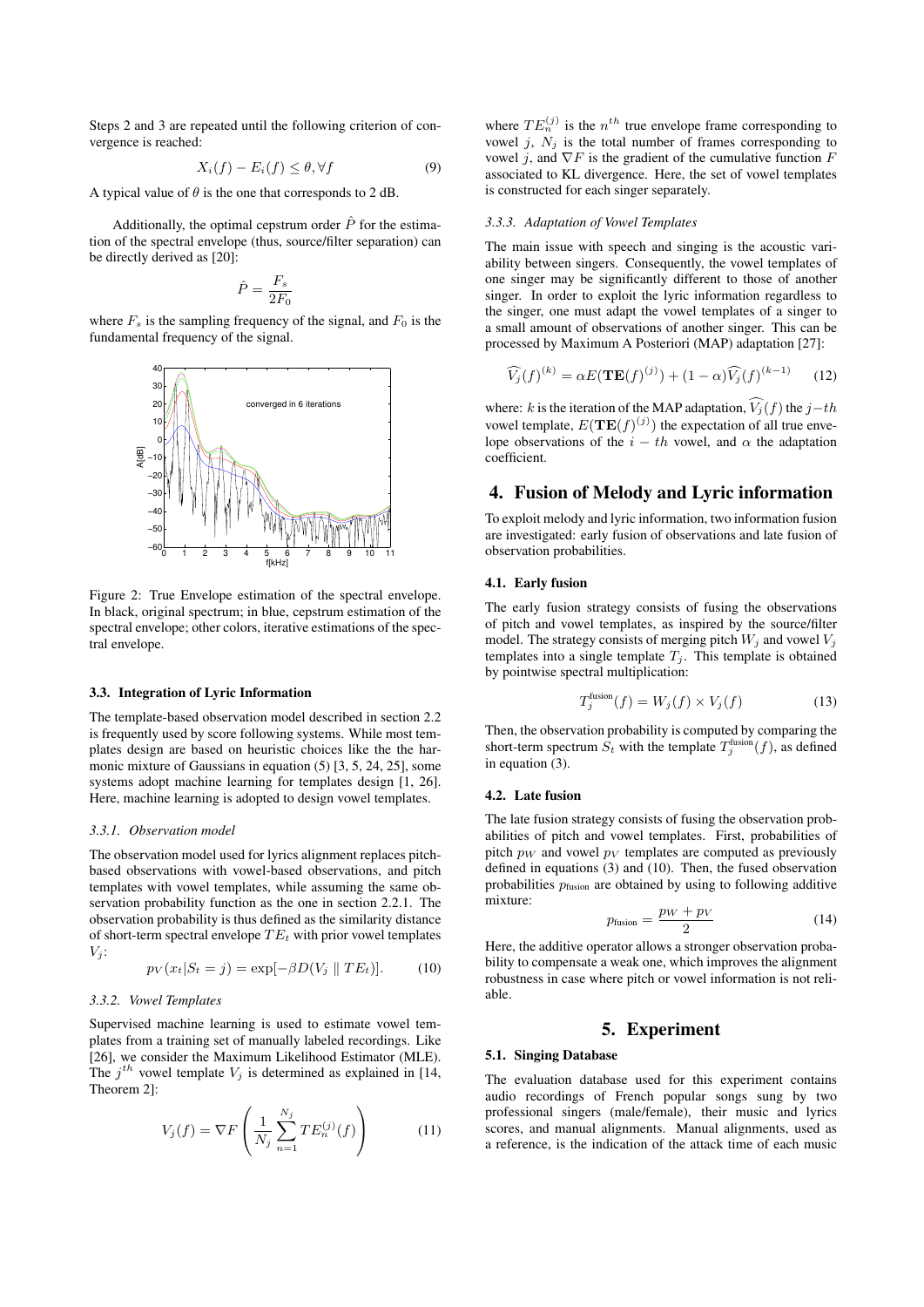event in the score – a new event is defined as a change of pitch and/or vowel. We use the X-SAMPA characters to label French vowels [28] (2, 9, 9∼, @, E, O, A, a, a∼, e, e∼, i, o, o∼, u, y.). Then, the music score representation is then extended by appending the X-SAMPA label to each musical event.

For each singer, the database is split into train and test databases.

- $\blacksquare$  train database: the train database contains 16 vowels with 10 instances each, sung with a constant pitch;
- $\blacksquare$  test database: the test database contains around 8 popular songs, around 10 mn. in total, and around 1000 musical events;

All audio were recorded in professional studio with lossless encoding (48 kHz, 16 bits).

### 5.2. Experimental Setups

The experiment compares four alignment strategies: using pitch information only, vowel information only, and using early and late fusion of pitch and vowel information. Additionally, same-singer and cross-singers performances are compared, with and without MAP adaptation of the vowel templates.

- same-singer: vowel templates are constructed from the training database of a singer, and then used for alignment on the test database of the same singer;
- cross-singers: vowel templates are constructed from the training database of a singer, and then used for alignment on the test database of the other singer. MAP adaptation is optionally used to adapt the vowel templates of a singer with respect to the training database of the other singer;

The evaluation metrics follow the international MIREX campagne for real-time music alignment as described in [29] and using three basic *event metrics*:

- **Error**  $e_i = |t_i^e t_i^r|$  is defined as the absolute time lapse between the alignment positions of corresponding events in the annotation  $t_i^r$  and the estimated alignment time  $t_i^e$  for score events i.
- Misaligned notes are events in the score that are recognized but whose absolute error  $e_i$  to the reference alignment is greater than  $\theta_e$  (here,  $\theta_e = 300$  ms).

Missed notes are events that are not recognized.

The *assessment metrics* used to measure the quality of the alignment are then: the average error, the misalign rate, and the miss rate which are simply deduced from the corresponding event metrics (see [29] for further details). In this paper, the assessment metrics are computed for each audio recording, and then averaged to provide performance statistics over all audio recordings.

#### 5.3. Results

Table 1 presents the performance obtained by the four strategies for same-singer alignment. First, the vowel information only has comparable alignment performance compared to the pitch information only (slightly lower for misalign rate and miss rate). This confirms the importance of the vowel information

for singing voice alignment. Then, the late fusion strategy significantly improves the alignment performance compared to the standard alignment strategy (by 3.89% for misalign rate and by 1.78% for miss rate, compared to the pitch information). The early fusion strategy does not however improve the alignment performance: the fused template accumulates the individual errors of pitch and vowel templates. Beside, this shows that the adequate fusion of pitch and vowel information can substantially improve the performance of score following systems for singing voice.

| <b>STRATEGY</b> | Avg. error (ms) | Misal. rate % | Miss rate % |
|-----------------|-----------------|---------------|-------------|
| PITCH           | 75.8(2.8)       | 7.9(4.2)      | 2.7(1.5)    |
| <b>VOWEL</b>    | 84.0 (2.8)      | 7.4(2.5)      | 3.6(1.7)    |
| <b>EARLY</b>    | 68.8(2.7)       | 7.9(3.9)      | 4.1(1.8)    |
| LATE.           | 67.8 $(2.4)$    | 4.0(2.5)      | 0.9(0.4)    |

Table 1: Mean performance (and 95% confidence interval) for the four strategies for same-singer alignment.

Table 2 presents the performance obtained by the four strategies for cross-singers alignment. First, the use of vowel templates of a singer for cross-singer alignment seriously degrades the alignment performance of the system. This was expected: the vowel templates of a singer cannot be used as a singer-independent model for singing voice alignment, since vowel templates may vary significantly from one singer to the other. Second, the MAP adaptation of the vowel templates from one singer to the other tends to similar alignment performance than the singer-dependent vowel templates. This indicates that the the vowel templates of a singer can be efficiently adapted to another singer, so that the lyric information can be exploited for any singer, with a reasonable amount of recordings of the singer.

| <b>STRATEGY</b>      | Avg. error (ms) | Misal. rate % | Miss rate $\%$ |
|----------------------|-----------------|---------------|----------------|
| <b>PITCH</b>         | 75.8(2.8)       | 7.9(4.2)      | 2.7(1.5)       |
| <b>VOWEL W/O MAP</b> | 92.2(3.0)       | 11.3(5.3)     | 7.8(4.8)       |
| <b>VOWEL W MAP</b>   | 79.4(2.7)       | 6.8(3.4)      | 3.1(2.2)       |
| EARLY W/O MAP        | 73.6(2.8)       | 10.1(3.9)     | 5.0(2.3)       |
| EARLY W MAP          | 69.1(2.7)       | 7.9(3.8)      | 4.2(2.0)       |
| LATE W/O MAP         | 73.4(2.6)       | 5.0(3.9)      | 2.0(1.8)       |
| <b>LATE W MAP</b>    | 68.1(2.4)       | 4.3(2.6)      | 1.2(0.8)       |

Table 2: Mean performance (and 95% confidence interval) for the four strategies for cross-singers alignment.

## 6. Conclusion

This paper introduced the use of lyric information in addition to melody information for the real-time score-following of singing voice - through the construction of vowel templates. An objective evaluation showed that the performance of lyric information only is comparable to that of state-of-the-art music score following systems. Furthermore, the late fusion of melody and lyrics observation probabilities substantially improved the alignment performance. Finally, the adaptation of vowel templates from one singer to the other showed that lyric information can be exploited efficiently to any singer. This constitutes a preliminary advance towards the combination of Automatic Speech Recognition (ASR) with score following probabilistic models. Further research will investigate advanced fusion strategies of melody and lyric information, and the on-line adaptation of lyrics templates.